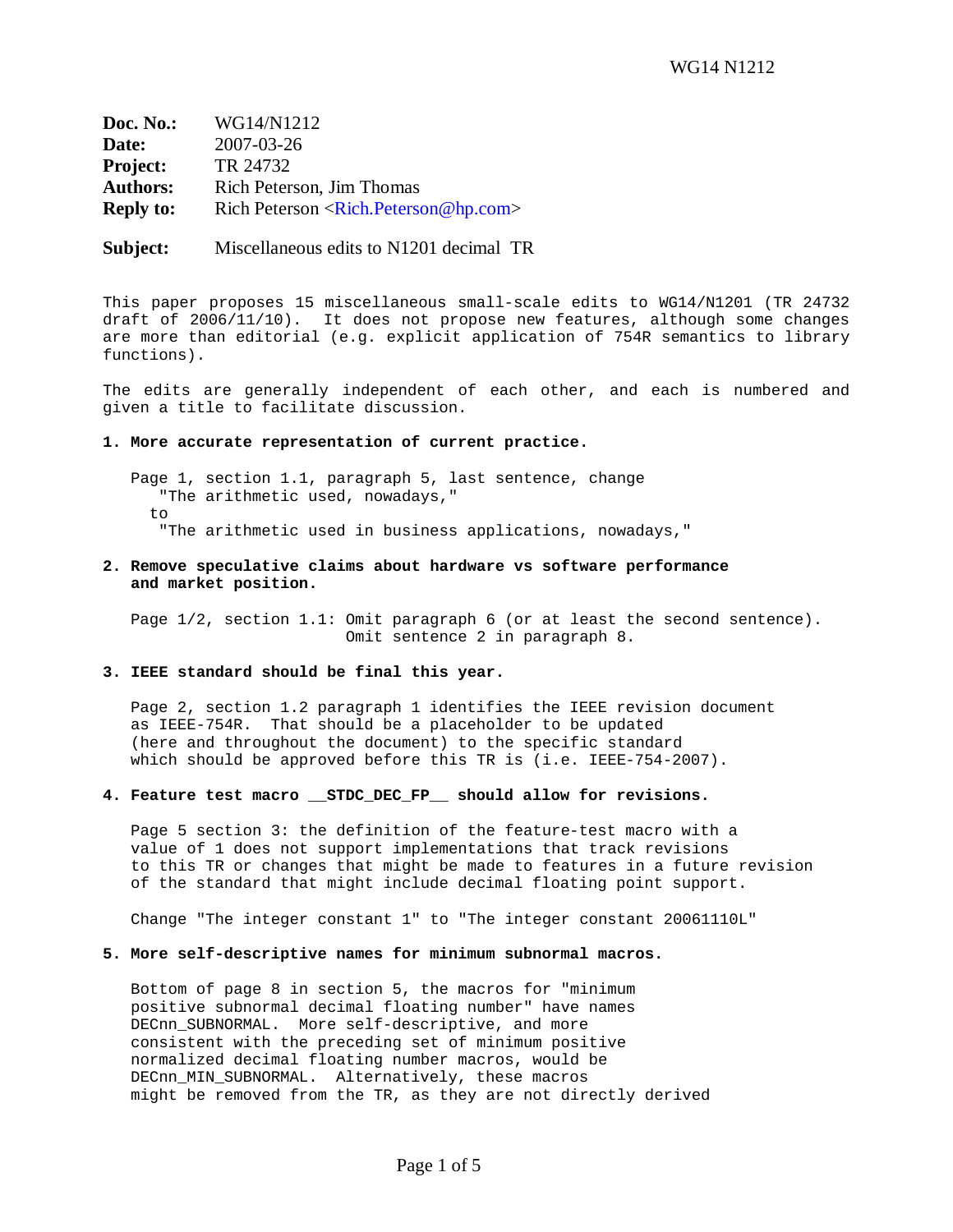from the decimal floating-point requirements of 754R, and are not mentioned in the rationale document. These macros, along with the generic floating-point versions of them, provide useful information, but it would probably be more appropriate to consider them in some possible future effort to enhance both generic and decimal floating-point support.

# **6. Avoid changes not specifically related to decimal floating-point.**

 Bottom of page 8, top of page 9 in section 5, there are macros for the minimum subnormal generic floating numbers. These are not related to decimal floating point, the subject of the TR. And even the decimal versions of these macros are not mentioned in the rationale document. It is suggested that these be removed.

 If they remain in this TR, more self-descriptive names would be [FLT|DBL|LDBL]\_MIN\_SUBNORMAL.

 By contrast, the [FLT|DBL|LDBL]\_MAXDIG10 macros, while not of decimal floating type, are related to the issue of decimal representation, are listed in the rationale document, and are not being proposed for removal.

# **7. Refer to 754R rounding rules for conversions, as done in Annex F, rather than duplicating a complex re-wording of the rules.**

 Page 10 section 6.1 paragraph 2a, and page 11 section 6.2 paragraph 4 each mention that a result is correctly rounded, and then go on to describe rounding rules in more detail. The existing C99 Annex F specification handles this situation for binary floating point simply by referring directly to the 754 specification. It would be simpler and more reliably express the intent to do something similar here:

 In both paragraphs, there is a sentence that ends with the words "correctly rounded.". And following that sentence there is more text and then a list of rounding behaviors. That following text and the rounding behavior list should be removed, and the end of the preceding sentence changed to read "correctly rounded with exceptions raised as specified in 754R."

# **8. The document does not mention the important 754R concept for decimal floating-point that each operation produces a result with a preferred exponent.**

 Suggest that at the end of section 4, page 6, another suggested change to C99 be added as follows:

Add a new paragraph to 6.5 Expressions, between paragraphs 8 and 9:

 [8a]Expressions involving decimal floating-point operands are evaluated according to the semantics of 754R, including production of results with the preferred exponent as specified in 754R.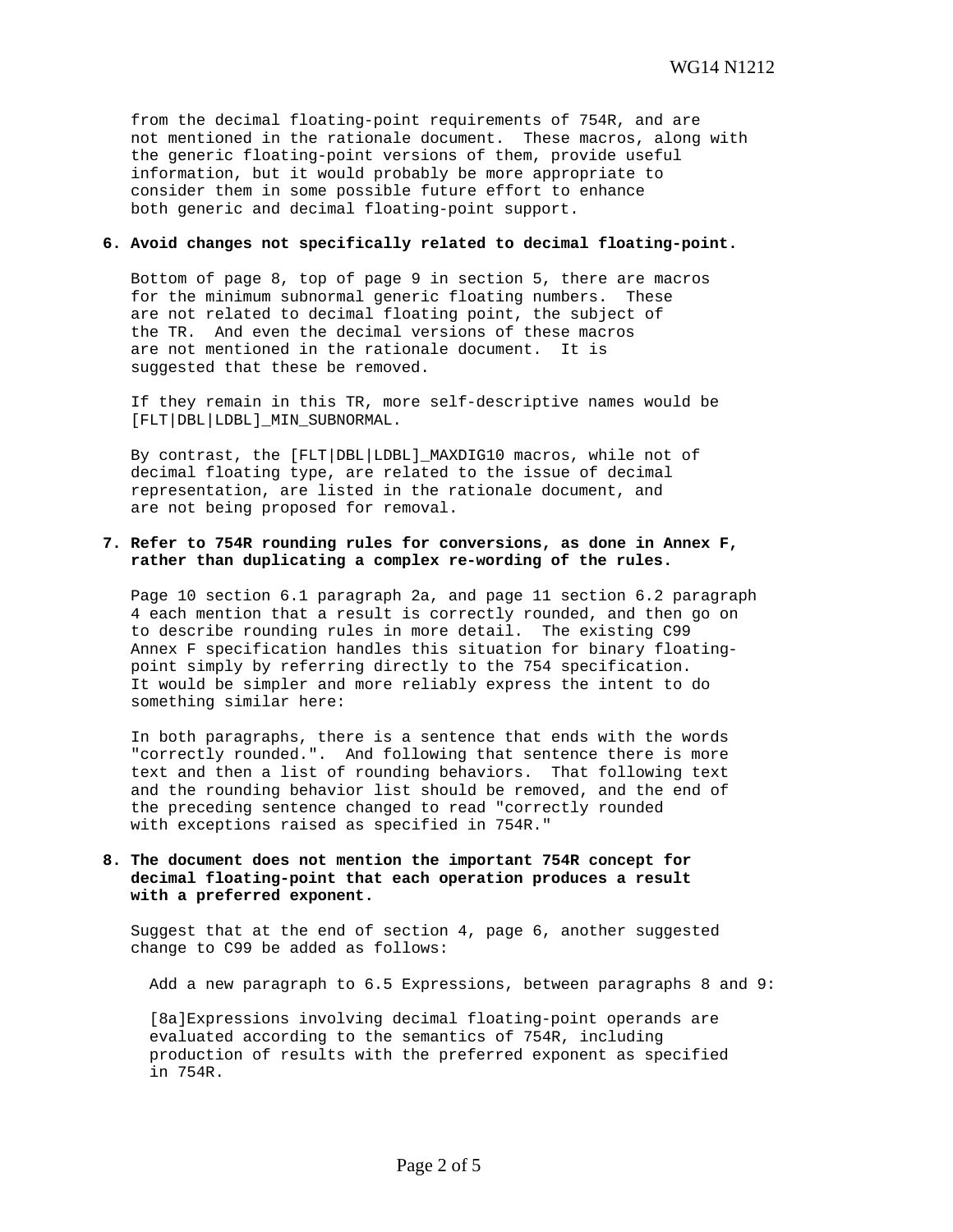## **9. "All extra precision and/or range are removed"???**

 Top of page 11, section 6.2 paragraph 3 last sentence reads: "All extra precision and/or range (for the converted type) are removed." What does this mean? Can it just be removed? It might intend to say that the value is unchanged and the exponent of the result is the same as the exponent of the source, but that would be covered by the change suggested to C99 6.5 in edit **8**, above.

#### **10. Conversion between decimal and complex is fully covered by C99.**

 Page 11, section 6.3 paragraph 1 describes conversion from decimal to complex (but not vice-versa), and then it is stated that "This is covered by C99 6.3.1.7". In fact because decimal types are real types it appears that C99 6.3.1.7 covers conversions in both directions between decimal float and complex, and there is no need for the first paragraph at all; having it describe conversion in only one direction adds more confusion than clarity. The paragraph should be removed, leaving only the note that "This is covered by C99 6.3.1.7".

#### **11. Comma fault.**

 Middle of page 12, section 6.4, first sentence of the newly-inserted text: Insert a comma after "complex type" in "generic floating type, complex type or imaginary type".

# **12. More complete correspondence of C library functions with 754R decimal support.**

 Page 17 section 8.2 lists a tiny handful of 754R operations that support decimal operands and notes that these operations are implemented as library functions in C. But there are a much larger number of 754R operations that are implemented as C library functions, and it would be useful to have a complete list, as it is also important to note that they provide the 754R semantics, including producing results with the preferred exponent. Suggest the paragraph be replaced by the following:

 The headers and library supply a number of functions and macros that implement support for decimal floating point data with the semantics specified in 754R, including producing results with the preferred exponent where appropriate. That support is provided by the following:

From **<math.h>**, the decimal floating-point type versions of: sqrt, fma, fabs, fmax, fmin, ceil, floor, trunc, round, rint, lround, llround, ilogb, logb, scalbn, scalbln, copysign, nextafter, remainder, isnan, isinf, isfinite, isnormal, signbit, fpclassify, isunordered, isgreater, isgreaterequal, isless, islessequal, quantize, samequantum

From **<fenv.h>**, facilities dealing with decimal context: feraiseexcept, feclearexcept, fetestexcept, fesetexceptflag, fegetexceptflag, fe\_dec\_getround, fe\_dec\_setround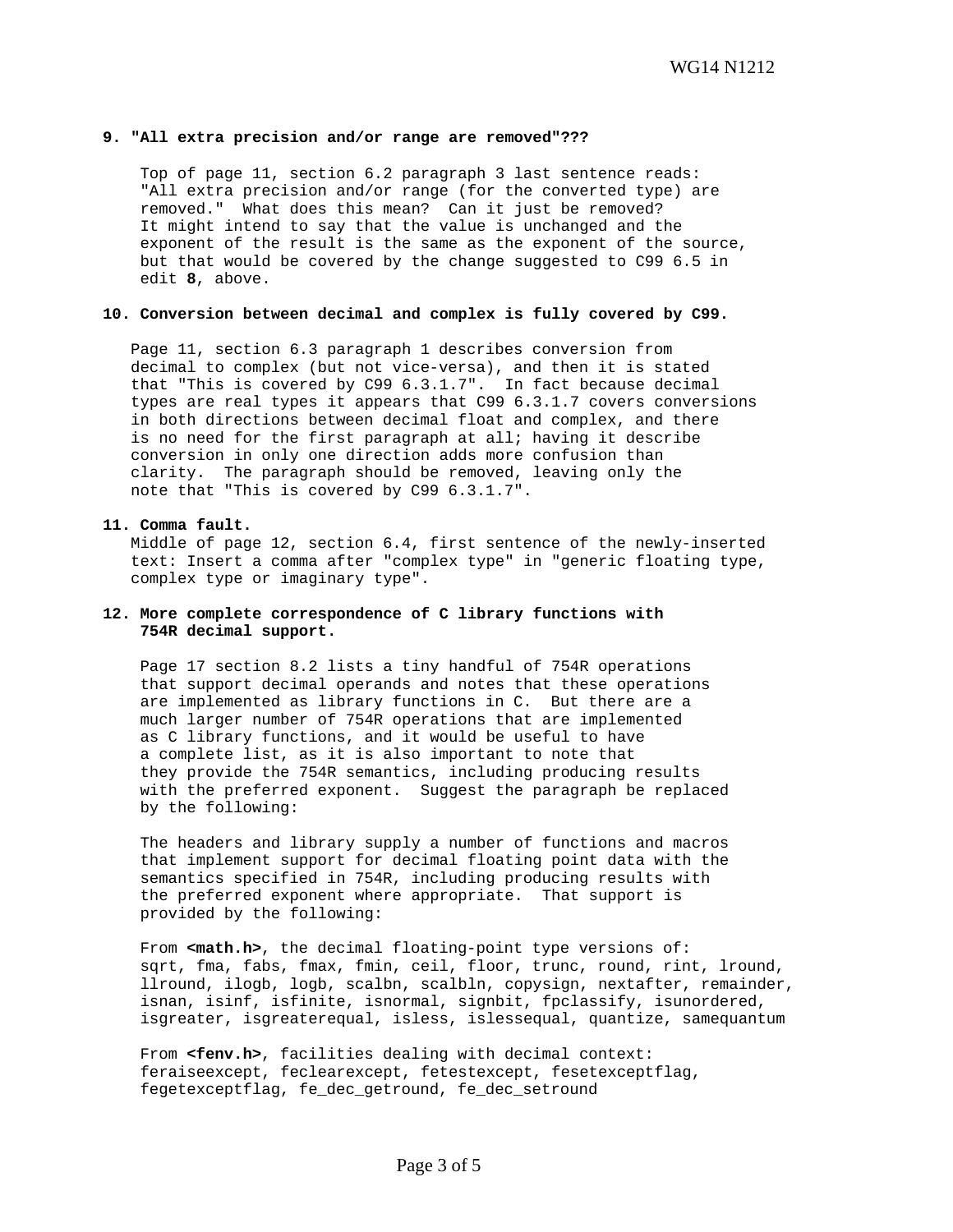From **<stdio.h>**, decimal floating-point modified format specifiers for: The printf/scanf family of functions.

From <**stdlib.h>** and <wchar.h>, the decimal floating-point type versions of: strtod, wcstod

 From **<wchar.h>**, decimal floating-point modified format specifiers for: The wide printf/scanf family of functions

#### **13. Accuracy of decimal functions specified by 754R.**

 Page 19, section 9.3, first paragraph, third sentence reads: "With the exception of sqrt, max, and min, the accuracy of the decimal floating-point results is implementation-defined."

 This should be changed to read: "With the exception of the decimal floating-point functions listed in 8.2, which have accuracy as specified by 754R, the accuracy of decimal floating-point results is implementation-defined."

 If this change were not made, note that max and min in the original version should be fmax and fmin.

# **14. Correct rounding from decimal strings to decimal types is always easy enough.**

 Page 30 section 9.6 "Recommended practice" and page 32 section 9.7 "Recommended practice" are identical, applying to conversions to decimal floating-point from multibyte string versus wide string representations. But unlike conversions to binary-radix floating-point representations, it is always easy to produce the correctly-rounded result no matter how many digits are in the input. Suggest that both "Recommended practice" sections be removed, and a new ordinary paragraph 8 be added following paragraph 7:

[8]The result is correctly rounded as specified by 754R.

 Note, however, that this edit would be superseded by a separate proposal (in WG14/N1215) for a more complete specification for strtodxx behavior that meets the 754R requirement that the internal representation (including the exponent) be preserved when a decimal floating-point number is printed and then read back in.

#### **15. Examples in 9.8 are misleading/incorrect.**

 Page 33, section 9.8 last paragraph EXAMPLES. The 2.f in the first example is incorrect in the sense that integer arguments select double functions, so 2. would be more correct (e.g. what if the integer were too large for type float?) And in the second example, the DF suffix is being applied to integer constants. It might also be clearer to present the expansions using casts rather than suffixes, since that more closely matches what actually happens. Finally, since there is also a separate proposal (in WG14/N1213) to remove the \_Decimal32 versions of **<math.h>** functions, and to have a mix of integer and \_Decimal32 arguments